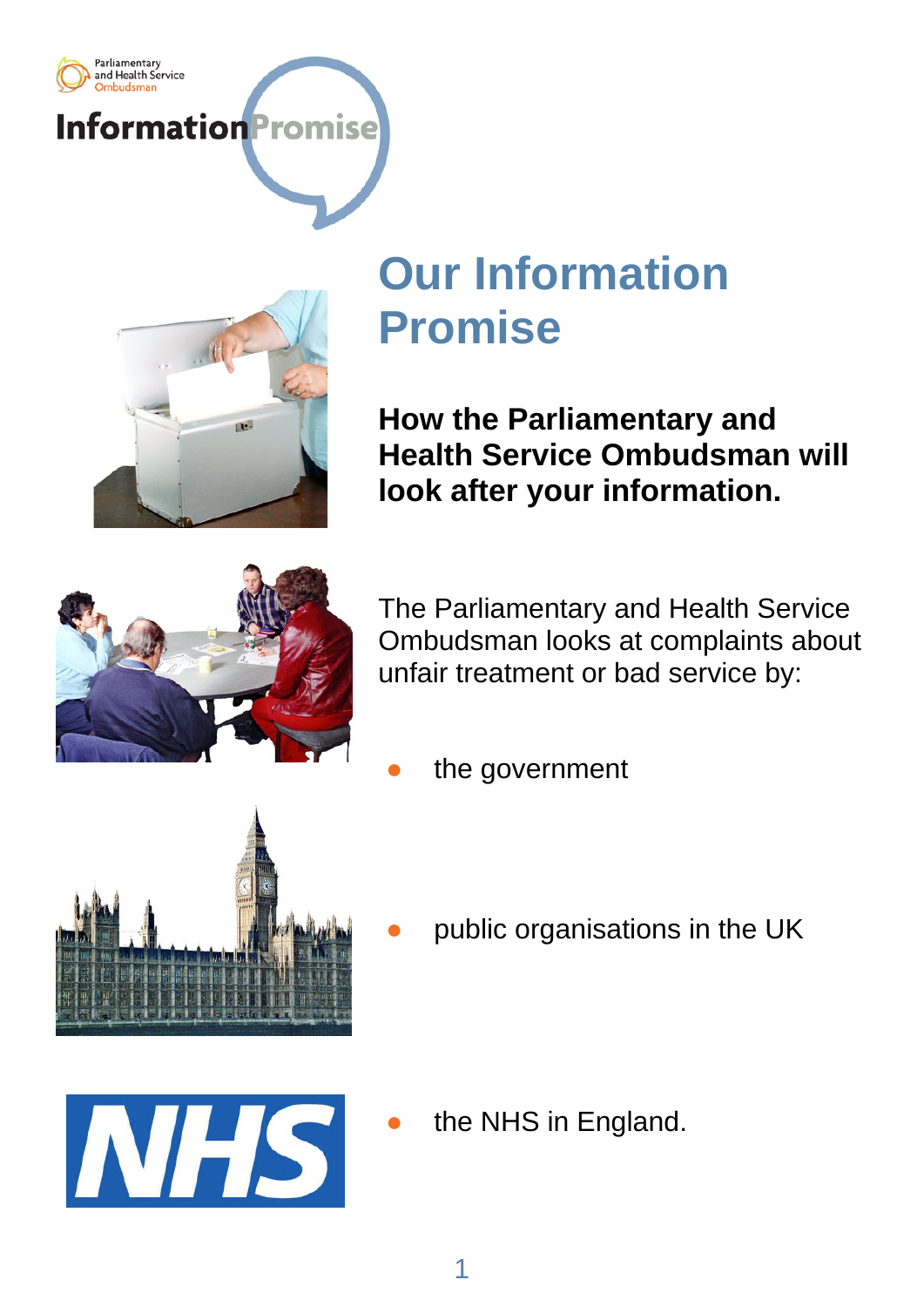

The Ombudsman is not part of the government.



We need a lot of information about people to do our job.

This promise says how we will:

 ● keep this information safe



 ● but also share this information to help people learn.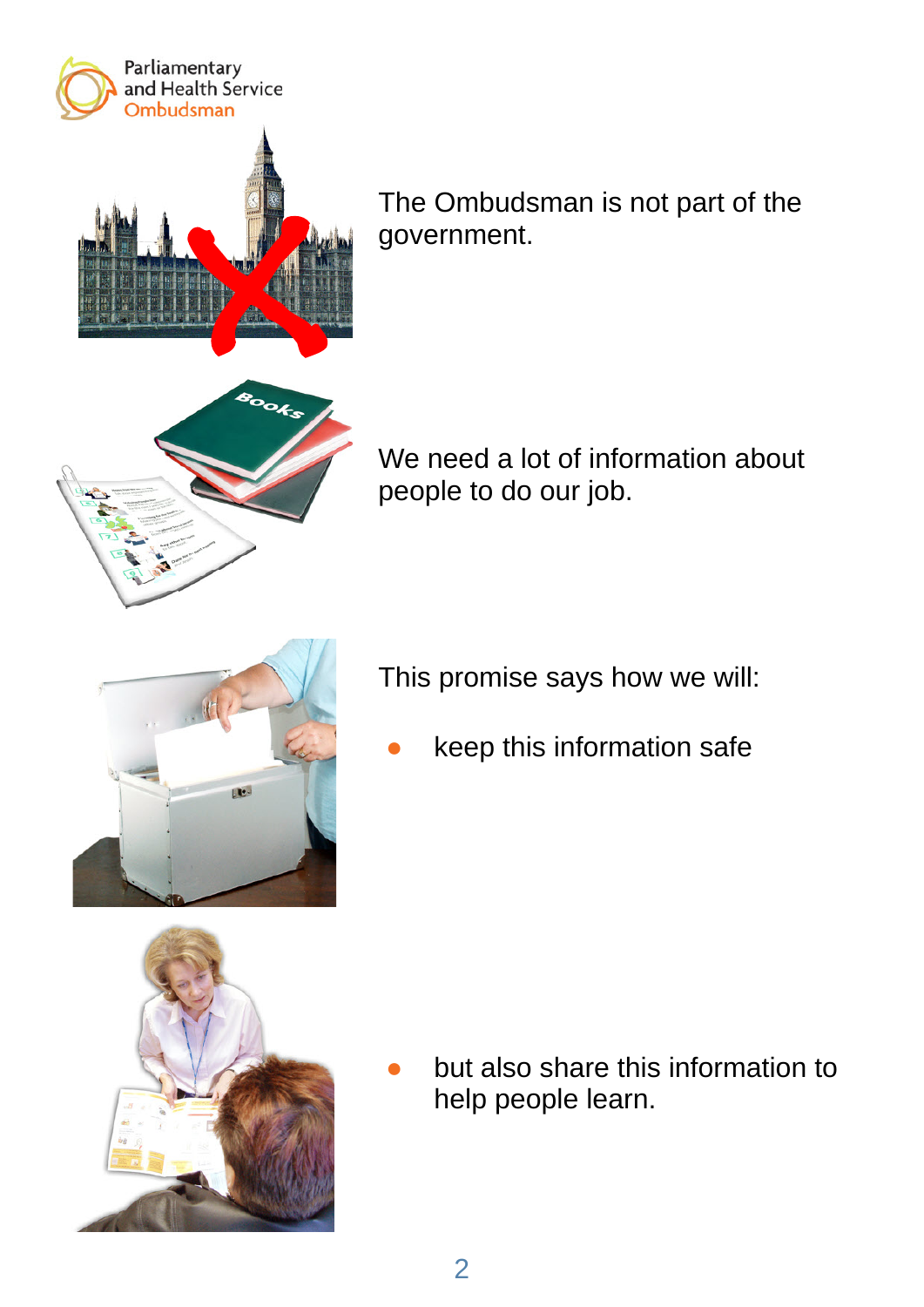

We wrote this promise with help from our staff, customers and other people we work with.



Our Information Promise says we will:

look after the information people give us and make sure they can trust us to keep it safe



stick to the law and our rules about using information

say what we will do with information people give us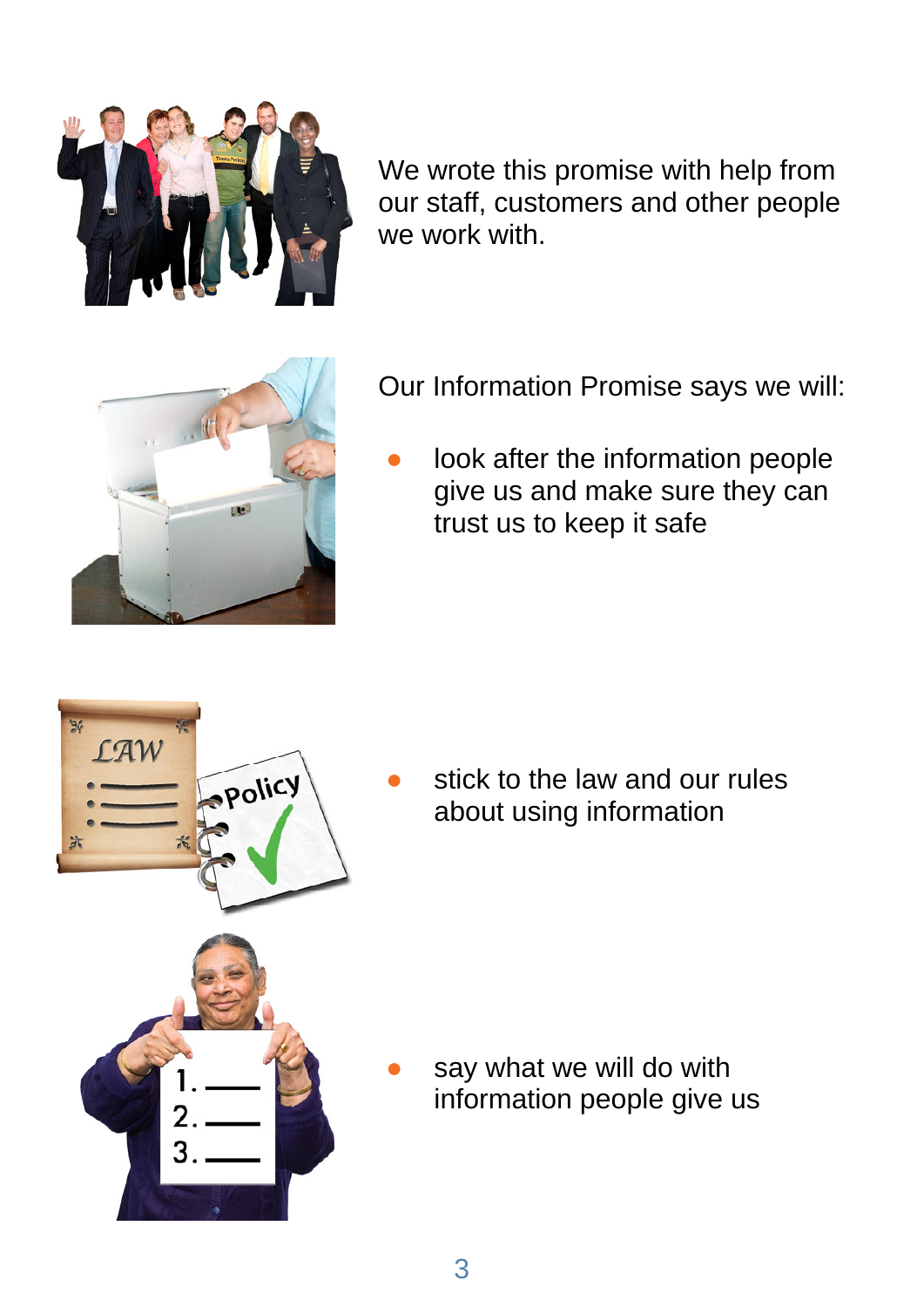

tell people clearly how we share information or use it in reports or other papers



have good ways to keep personal information safe and secure



make sure our staff understand how to use and look after information properly

check that we are sticking to this promise and tell people how we are doing.